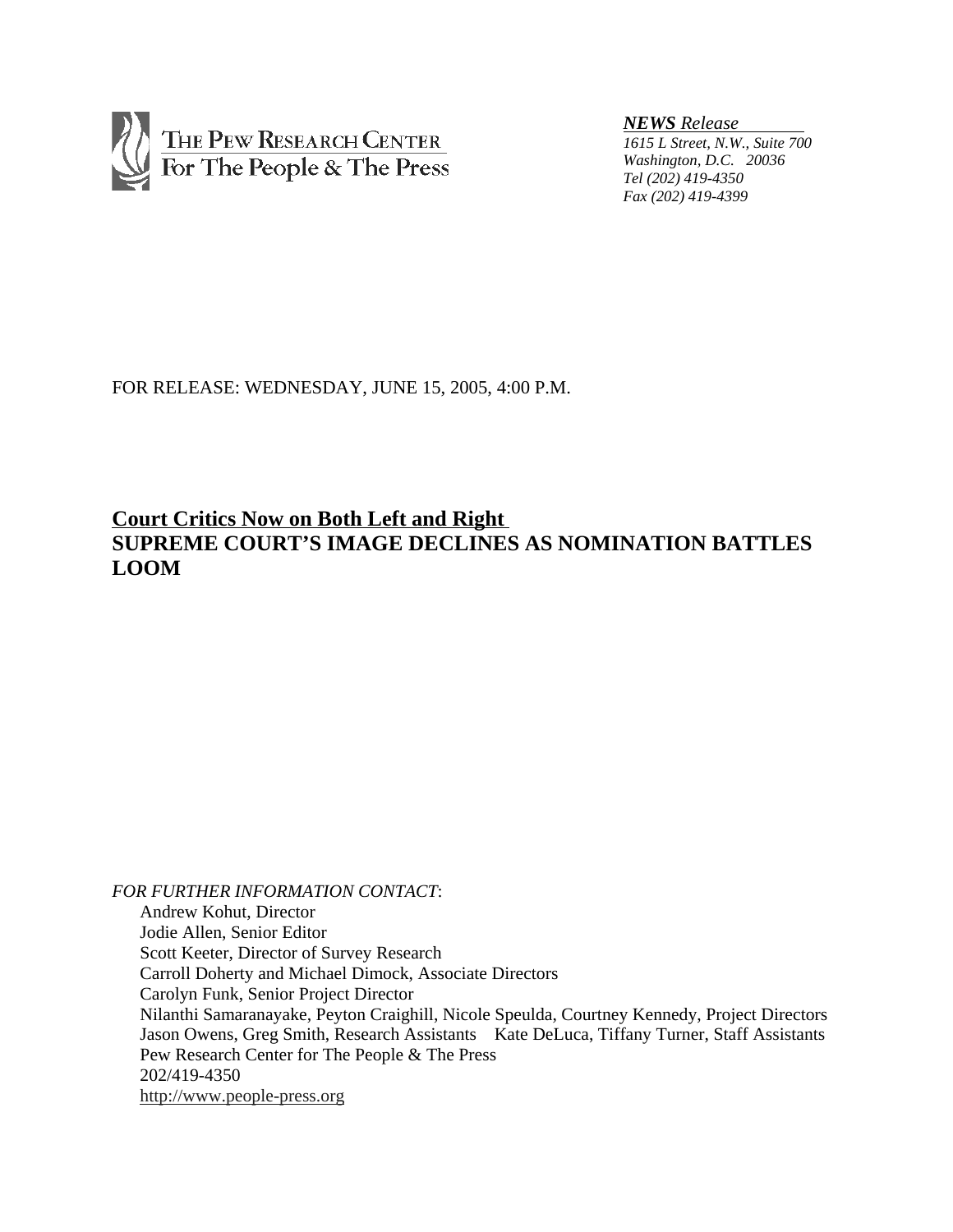## **Court Critics Now on Both Left and Right SUPREME COURT'S IMAGE DECLINES AS NOMINATION BATTLE LOOMS**

With an aging Supreme Court possibly facing major changes, the court's public image has eroded significantly. Currently, 57% of Americans have a favorable opinion of the Supreme Court, with 30% expressing an unfavorable view. In the past, favorable views of the court typically

surpassed 70%; even in January 2001, shortly after the Supreme Court's ruling deciding the contentious presidential election, 68% expressed a positive opinion of the court.

Two very different factors are contributing to the court's lower standing with the public. Democrats turned more negative toward the Supreme Court in the wake of its controversial decision in *Bush v. Gore.* Positive opinions of the court among Democrats fell from 78% in May 1997 to 61% in January 2001. Democratic support for the court has continued to ebb, and now stands at 51%.

But much of the recent decline in positive views of the court has come among conservative Republicans. Favorable opinions of the Supreme Court among both conservative Republicans and white evangelical Protestants have declined by about 20

| <b>Supreme Court Losing Favor</b> |      |                  |             |  |  |  |  |  |  |
|-----------------------------------|------|------------------|-------------|--|--|--|--|--|--|
| <i>Favorable opinion</i>          |      |                  |             |  |  |  |  |  |  |
|                                   |      | of Supreme Court |             |  |  |  |  |  |  |
|                                   | Jan  | June             |             |  |  |  |  |  |  |
|                                   | 2001 |                  | 2005 Change |  |  |  |  |  |  |
|                                   | $\%$ | $\frac{0}{0}$    |             |  |  |  |  |  |  |
| Total                             | 68   | 57               | -11         |  |  |  |  |  |  |
| Republican                        | 80   | 64               | -16         |  |  |  |  |  |  |
| Democrat                          | 61   | 51               | $-10$       |  |  |  |  |  |  |
| Independent                       | 69   | 62               | $-7$        |  |  |  |  |  |  |
| Conserv. Repub.                   | 78   | 59               | -19         |  |  |  |  |  |  |
| Mod./Lib. Repub.                  | 84   | 72               | $-12$       |  |  |  |  |  |  |
| Conserv./Mod. Dem.                | 66   | 52               | $-14$       |  |  |  |  |  |  |
| Liberal Democrat                  | 54   | 51               | $-3$        |  |  |  |  |  |  |
| <b>White Protestant</b>           | 71   | 57               | $-14$       |  |  |  |  |  |  |
| --Evangelical                     | 73   | 51               | $-22$       |  |  |  |  |  |  |
| --Mainline                        | 69   | 63               | -6          |  |  |  |  |  |  |
| <b>White Catholic</b>             | 74   | 64               | -10         |  |  |  |  |  |  |
| Secular                           | 58   | 52               | -6          |  |  |  |  |  |  |

points since January 2001. An analysis of the poll finds that Republicans who want the court to take a tougher stand against abortion rights are more dissatisfied with the court than Republicans who do not.

The latest national survey by the Pew Research Center for the People & the Press, conducted June 8-12 among 1,464 Americans, finds that the struggle over the court's future is beginning to intensify. Overall, 47% of the public says the selection of the next Supreme Court justice is very important to them personally, up from 38% in March. But at this point, the issue is mainly of interest to the extreme wings of each political party. Fully six-in-ten conservative Republicans (61%), and the same number of liberal Democrats, attach great importance to the selection of the next nominee. That compares with just four-in-ten conservative and moderate Democrats, and about the same number of moderate and liberal Republicans (38%).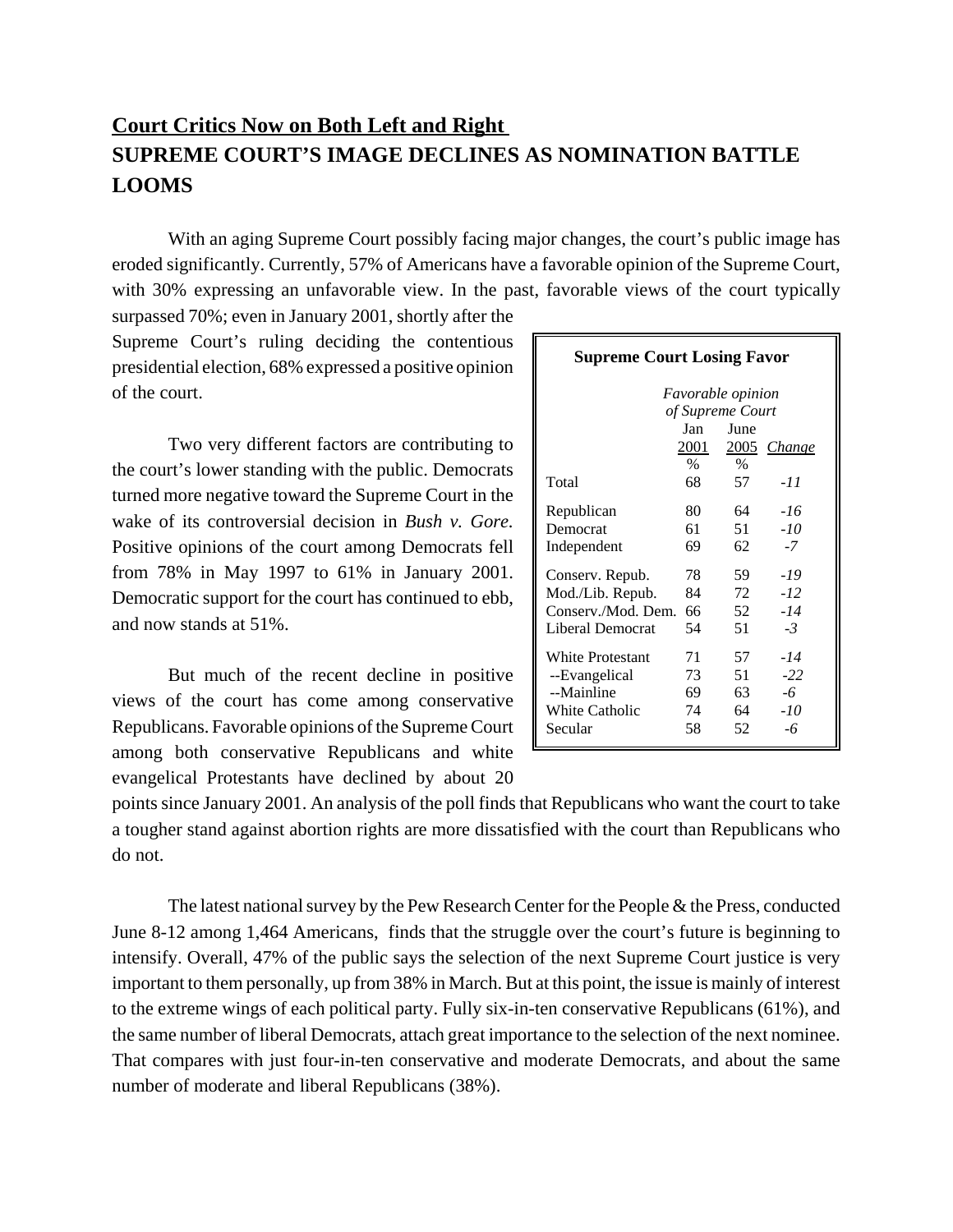On what is likely to be a pivotal issue in a Supreme Court nomination battle – abortion rights – the public continues to strongly oppose the complete overturning of the *Roe v. Wade* decision. By 63%-30%, the public rejects the idea of completely overturning the 1973 decision establishing a woman's right to abortion. That margin has remained stable for more than a decade.

In many ways, the political divide over that landmark court decision reflects the battle lines over the court's future. Solid majorities in most demographic groups oppose completely overturning the *Roe v. Wade* decision, but opposition is greatest among liberal Democrats (82%) and seculars (82%).

Conservative Republicans are by far the most supportive of overturning the *Roe v. Wade* decision (62%). This represents a deep division within the Republican base, as Republicans who describe themselves as moderate or liberal favor maintaining *Roe v. Wade* by a 71% to 25% margin. The only other major group in which a majority favors completely overturning *Roe v. Wade* is white evangelical Protestants (52%).

Dissatisfaction with the Supreme Court among Republicans is closely tied to views about *Roe v. Wade*. The roughly half of Republicans who would like to see the abortion decision overturned are twice as likely as their counterparts who support the status quo to give the Court an unfavorable rating (33% vs. 16%).

# Attitudes toward *Roe v. Wade* also are a major factor in Republican views of how President Bush should approach a possible court vacancy. Overall, a 35% plurality wants President Bush to select a nominee who will keep the court as it is now; 29% favor a nominee who will move the court in a more conservative direction; and 28% favor a nominee who will make the court more liberal.

| <b>Public Opposed to</b><br><b>Overturning 'Roe'</b>            |                |                |                             |  |  |  |  |  |  |
|-----------------------------------------------------------------|----------------|----------------|-----------------------------|--|--|--|--|--|--|
| Completely overturn<br>Roe v. Wade?<br>No<br>Yes<br>DK          |                |                |                             |  |  |  |  |  |  |
| Total                                                           | $\%$           | $\%$           | $\%$                        |  |  |  |  |  |  |
|                                                                 | 30             | 63             | $7 = 100$                   |  |  |  |  |  |  |
| Men                                                             | 31             | 62             | $7 = 100$                   |  |  |  |  |  |  |
| Women                                                           | 29             | 64             | $7 = 100$                   |  |  |  |  |  |  |
| White                                                           | 31             | 63             | $6=100$                     |  |  |  |  |  |  |
| Black                                                           | 28             | 60             | $12=100$                    |  |  |  |  |  |  |
| Hispanic                                                        | 31             | 62             | $7=100$                     |  |  |  |  |  |  |
| 18-29                                                           | 29             | 66             | $5=100$                     |  |  |  |  |  |  |
| 30-49                                                           | 28             | 65             | $7 = 100$                   |  |  |  |  |  |  |
| 50-64                                                           | 32             | 62             | $6=100$                     |  |  |  |  |  |  |
| $65+$                                                           | 34             | 57             | $9=100$                     |  |  |  |  |  |  |
| College graduate                                                | 20             | 75             | $5=100$                     |  |  |  |  |  |  |
| Some college                                                    | 32             | 63             | $5=100$                     |  |  |  |  |  |  |
| H.S. or less                                                    | 35             | 57             | $8 = 100$                   |  |  |  |  |  |  |
| Republican                                                      | 48             | 47             | $5=100$                     |  |  |  |  |  |  |
| Democrat                                                        | 19             | 75             | $6=100$                     |  |  |  |  |  |  |
| Independent                                                     | 25             | 69             | $6=100$                     |  |  |  |  |  |  |
| <b>Conserv Repub</b>                                            | 62             | 33             | $5=100$                     |  |  |  |  |  |  |
| Mod./Lib Repub                                                  | 25             | 71             | $4=100$                     |  |  |  |  |  |  |
| Cons./Mod Dem                                                   | 23             | 72             | $5=100$                     |  |  |  |  |  |  |
| <b>Liberal Democrat</b>                                         | 13             | 82             | $5=100$                     |  |  |  |  |  |  |
| White Protestant                                                | 37             | 56             | 7=100                       |  |  |  |  |  |  |
| --Evangelical                                                   | 52             | 41             | $7 = 100$                   |  |  |  |  |  |  |
| --Mainline                                                      | 21             | 71             | $8=100$                     |  |  |  |  |  |  |
| White Catholic                                                  | 31             | 65             | $4=100$                     |  |  |  |  |  |  |
| Secular                                                         | 12             | 82             | $6=100$                     |  |  |  |  |  |  |
| Attend church<br>Weekly or more<br>Sometimes<br>Seldom or never | 46<br>22<br>17 | 48<br>70<br>77 | $6=100$<br>8=100<br>$6=100$ |  |  |  |  |  |  |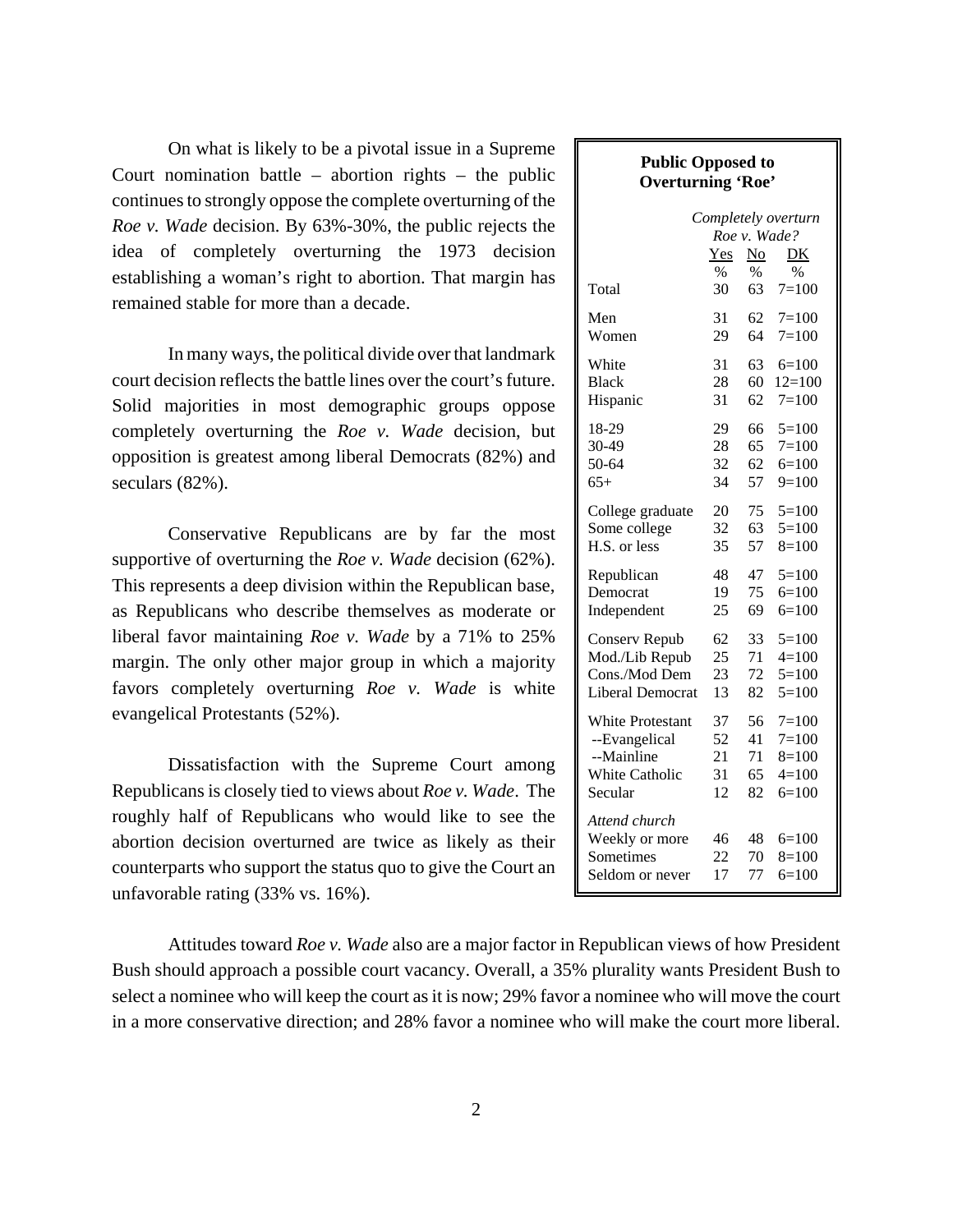Fully three-quarters of Republican opponents of the *Roe* decision (76%) want Bush to appoint a justice who will make the court more conservative, compared with just 33% of Republican supporters of *Roe*. A plurality of Republican supporters of the *Roe* precedent (43%) believe Bush should appoint a justice who keeps the court about the same as it is now.

There also is a large gap in the intensity of opinions about the court's future between Republicans who oppose *Roe* and those who support it. Fully 62% of *Roe* opponents within the party say the decision of how to fill an upcoming vacancy on the Court is very important to them personally; just 43% of those who support *Roe* agree.

#### *Congress, GOP Down*

 The new Pew survey finds further evidence of public dissatisfaction with Congress. About half of Americans (49%) express a favorable opinion of

Congress, a decline from 56% a year ago and the lowest mark since the 1999 impeachment trial of former President Bill Clinton (48% in January 1999).

Views of Congress remain partisan, but the decline in congressional favorability has come among members of both parties. The shift has been greatest among those at either end of the political spectrum. Just three-in-ten liberal Democrats (31%) have a positive view of Congress, down from 53% last June. Conservative Republicans also are less happy with Congress; 58% have a favorable opinion of Congress, compared with 70% a year ago.

Positive opinions of the Republican Party have slipped since the end of last year. Currently, 48% have a favorable opinion of the GOP, with 44% unfavorable. In December 2004, positive opinions of the Republican Party outnumbered negative ones by 52%-42%. Over the same period, ratings for the Democratic Party have been stable (53% then/52% now). In the new poll, fewer than half of those ages 65 and older (46%) express a positive opinion of the Republican Party, down from 57% last December.

| <b>Republicans Divided by Roe</b> |              |                   |  |  |  |  |  |  |  |
|-----------------------------------|--------------|-------------------|--|--|--|--|--|--|--|
| Republicans                       |              |                   |  |  |  |  |  |  |  |
|                                   | who want to  |                   |  |  |  |  |  |  |  |
|                                   |              | Overturn Maintain |  |  |  |  |  |  |  |
| View of the                       | <u>Roe</u>   | Roe               |  |  |  |  |  |  |  |
| Supreme Court                     | $\%$         | $\%$              |  |  |  |  |  |  |  |
| Favorable                         | 57           | 71                |  |  |  |  |  |  |  |
| Unfavorable                       | 33           | 16                |  |  |  |  |  |  |  |
| Don't know                        | 10           | 13                |  |  |  |  |  |  |  |
|                                   | 100          | 100               |  |  |  |  |  |  |  |
| Appoint justice who               |              |                   |  |  |  |  |  |  |  |
| will make Court                   |              |                   |  |  |  |  |  |  |  |
| More conservative                 | 76           | 33                |  |  |  |  |  |  |  |
| More liberal                      | ×.           | 18                |  |  |  |  |  |  |  |
| Same as now                       | 21           | 43                |  |  |  |  |  |  |  |
| Don't know                        | 3            | 6                 |  |  |  |  |  |  |  |
|                                   | 100          | 100               |  |  |  |  |  |  |  |
| Next appointment is               |              |                   |  |  |  |  |  |  |  |
| Very important                    | 62           | 43                |  |  |  |  |  |  |  |
| Somewhat important                | 27           | 29                |  |  |  |  |  |  |  |
| Not too/at all important          | 10           | 28                |  |  |  |  |  |  |  |
| Don't know                        | $\mathbf{1}$ | *                 |  |  |  |  |  |  |  |
|                                   | 100          | 100               |  |  |  |  |  |  |  |
| Number of cases                   | (222)        | (222)             |  |  |  |  |  |  |  |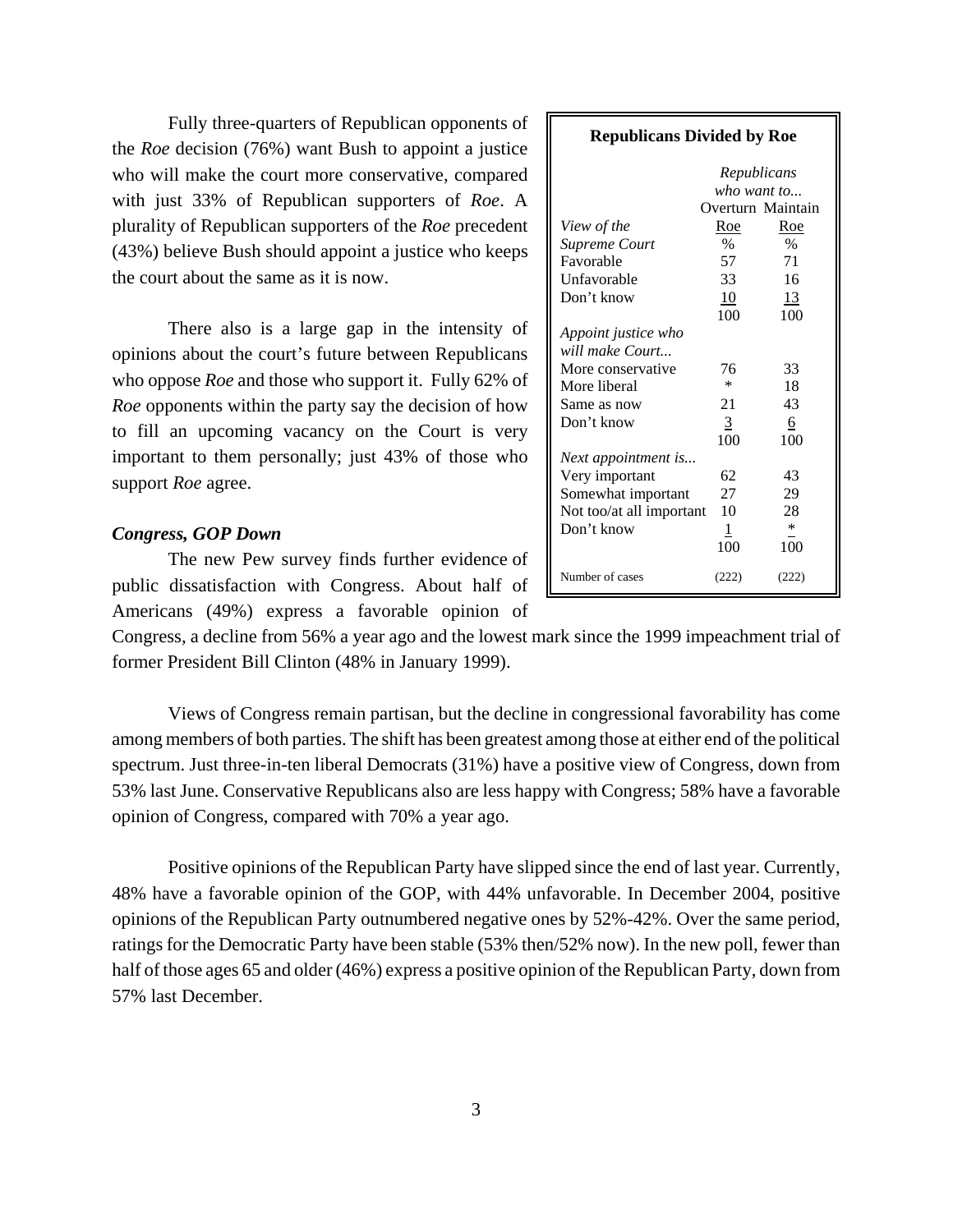#### *Rating the Parties Ideologically*

As in the past, most Americans see themselves close to the center of the ideological spectrum. And they view the two parties as being about equally distant from their own position. However, the new poll finds more political independents see the Republican Party as too conservative than see Democratic Party as too liberal.

On an ideological scale of 1-6 (where 1 is the most conservative and 6 is the most liberal), the midpoint is 3.5 and the public's self-rating, on average, is 3.4. The Republican Party, on average, receives a rating of 2.6; the average rating for the Democratic Party is the same distance in the liberal direction (4.2).

On average, Republicans rate the Democratic Party as more liberal than Democrats rate their own party (4.7 vs. 4.0). By contrast, Democrats place the GOP at about the same place on the spectrum as Republicans place their party (2.4 vs. 2.6). Independents view the Republican Party as slightly further away from the ideological midpoint than the Democratic Party (2.8 for Republican Party; 4.0 for Democratic Party).

This can also be seen by comparing how independents rate themselves versus how they rate the two parties. Roughly half of independents (51%) rate the Republican Party

#### **Where the Parties Stand**

|               |       | Average rating of |       |
|---------------|-------|-------------------|-------|
| Rating        | Your- | Rep               | Dem   |
| given by      | self  | Party             | Party |
| All Americans | 3.4   | 2.6               | 4.2   |
| Republicans   | 2.7   | 2.6               | 4.7   |
| Democrats     | 4.0   | 2.4               | 4.0   |
| Independents  | 3.6   | 2.8               | 4.0   |

Average ratings based on those who were able to place each item on a scale from 1 to 6 where "1" represents very **conservative** and "6" represents very **liberal**.

| Half of Independents See GOP Leaning Right                                                                                                                                                           |           |                |                |      |  |  |  |  |  |
|------------------------------------------------------------------------------------------------------------------------------------------------------------------------------------------------------|-----------|----------------|----------------|------|--|--|--|--|--|
| <b>Placement of*</b>                                                                                                                                                                                 | Total     | <b>Rep</b>     | Dem            | Ind  |  |  |  |  |  |
| The Republican Party                                                                                                                                                                                 | $\%$      | %              | $\%$           | $\%$ |  |  |  |  |  |
| More conservative than self                                                                                                                                                                          | 47        | 28             | 64             | 51   |  |  |  |  |  |
| Same as self                                                                                                                                                                                         | 21        | 43             | 8              | 17   |  |  |  |  |  |
| More liberal than self                                                                                                                                                                               | 20        | 24             | 17             | 19   |  |  |  |  |  |
| Don't know                                                                                                                                                                                           | <u>12</u> | $\overline{5}$ | 11             | 13   |  |  |  |  |  |
|                                                                                                                                                                                                      | 100       | 100            | 100            | 100  |  |  |  |  |  |
| The Democratic Party                                                                                                                                                                                 |           |                |                |      |  |  |  |  |  |
| More liberal than self                                                                                                                                                                               | 42        | 69             | 28             | 36   |  |  |  |  |  |
| Same as self                                                                                                                                                                                         | 24        | 10             | 34             | 28   |  |  |  |  |  |
| More conservative than self                                                                                                                                                                          | 22        | 13             | 29             | 24   |  |  |  |  |  |
| Don't know                                                                                                                                                                                           | 12        | 8              | $\overline{9}$ | 12   |  |  |  |  |  |
|                                                                                                                                                                                                      | 100       | 100            | 100            | 100  |  |  |  |  |  |
| Percentages show how many place each party higher, lower, or at the<br>same position as themselves on a scale from 1 to 6 where "1"<br>represents very conservative and "6" represents very liberal. |           |                |                |      |  |  |  |  |  |

as more conservative than themselves; fewer independents (36%) rate the Democratic Party as more liberal than themselves.

Significantly, more Republicans are in tune ideologically with the GOP than Democrats are with their party. A plurality of Republicans (43%) rate their party the same as they rate themselves. By contrast, only about a third of Democrats (34%) give the Democratic Party the same rating they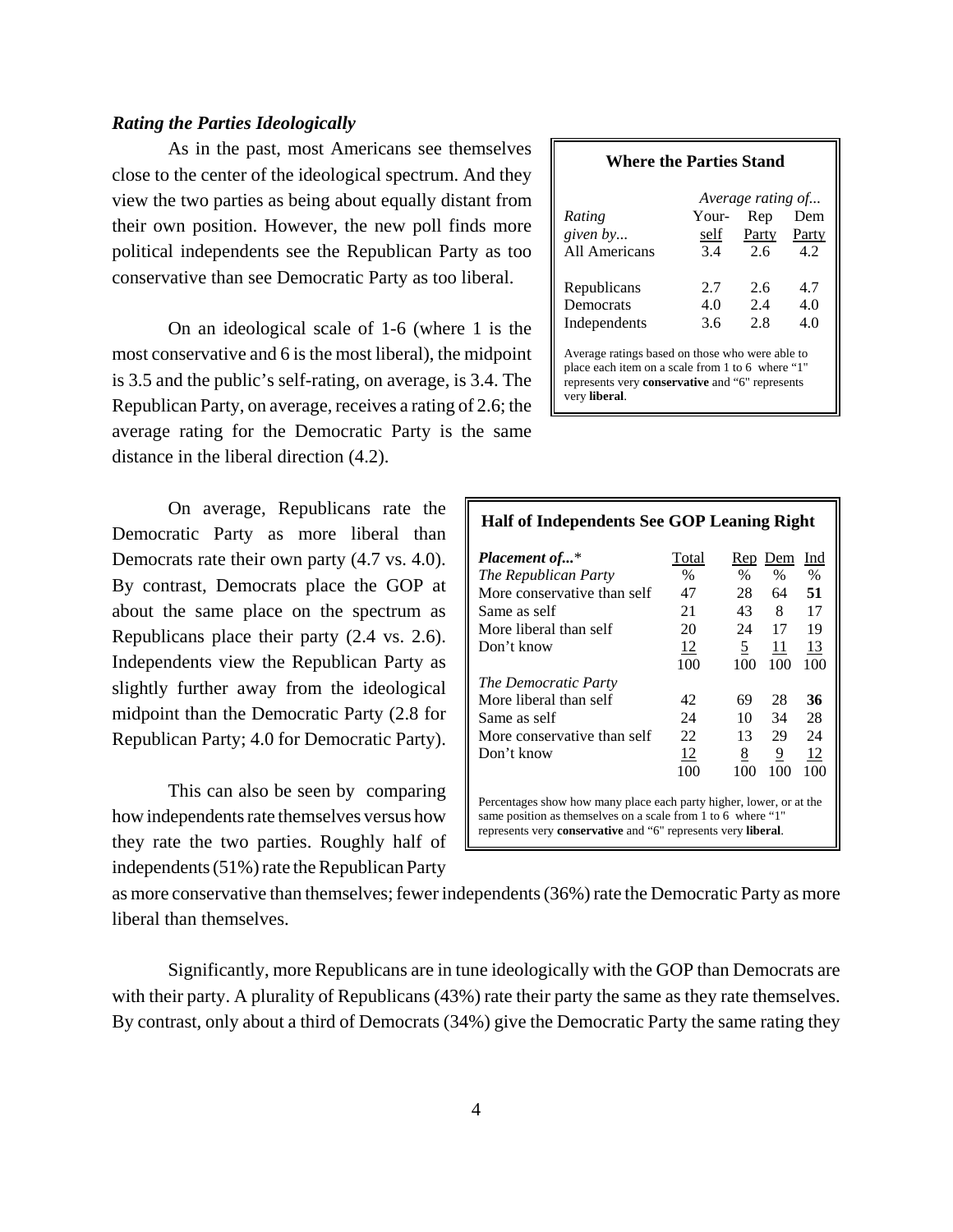give themselves.

#### *Ideology and Issues*

The public's view of the parties' ideological stances on social issues, like homosexuality and abortion, is almost evenly split. About as many say the Republican Party is too conservative on these issues (38%) as believe the Democratic Party is too liberal (35%).

There is a comparable divide in opinions of the parties' ideological positions on economic issues. However, there are bigger differences in the public's perceptions of where the parties stand on foreign policy and national security issues. Nearly half (46%) say the Democratic Party is 'not tough enough' on these issues. Views of the Republican Party's positions on national security are more divided; 31% believe the GOP is not tough enough on foreign policy, while 22% say it is too tough.

Pluralities of independents rate the GOP as being too conservative on social issues (41%) and economic issues (38%). By contrast, pluralities of independents say the Democratic Party is about right on both sets of issues.

Like the general public, independents are divided in their assessment of the Republican Party's positions on foreign policy; a third say their positions are about right, with somewhat smaller percentages saying they are not tough enough (30%) or too tough (26%). But a plurality of independents (44%) believe the Democratic Party is not tough enough on foreign policy.

#### **Rating the Parties on Issues**

| On social issues such as<br>homosexuality and abortion<br>Too conservative<br>Too liberal<br>About right | Rep<br><b>Party</b><br>$\%$<br>38<br>13<br>34 | Dem<br>Party<br>$\%$<br>13<br>35<br>36 |
|----------------------------------------------------------------------------------------------------------|-----------------------------------------------|----------------------------------------|
| Don't know                                                                                               | 15                                            | 16                                     |
|                                                                                                          | 100                                           | 100                                    |
| On economic issues such as                                                                               |                                               |                                        |
| taxes and gov't programs                                                                                 |                                               |                                        |
| Too conservative                                                                                         | 36                                            | 14                                     |
| Too liberal                                                                                              | 17                                            | 33                                     |
| About right                                                                                              | 33                                            | 39                                     |
| Don't know                                                                                               | 14                                            | 14                                     |
|                                                                                                          | 100                                           | 100                                    |
| On foreign policy and                                                                                    |                                               |                                        |
| national security issues                                                                                 |                                               |                                        |
| Too tough                                                                                                | 22                                            | 5                                      |
| Not tough enough                                                                                         | 31                                            | 46                                     |
| About right                                                                                              | 35                                            | 35                                     |
| Don't know                                                                                               | 12                                            | 14                                     |
|                                                                                                          | 100                                           | 100                                    |

### **Independents View the Parties**

|                                                                      | Rep   | Dem   |
|----------------------------------------------------------------------|-------|-------|
|                                                                      | Party | Party |
| On social issues                                                     | $\%$  | $\%$  |
| Too conservative                                                     | 41    | 14    |
| Too liberal                                                          | 14    | 27    |
| About right                                                          | 30    | 41    |
| Don't know                                                           | 15    | 18    |
|                                                                      | 100   | 100   |
| On economic issues                                                   |       |       |
| Too conservative                                                     | 38    | 18    |
| Too liberal                                                          | 18    | 29    |
| About right                                                          | 29    | 39    |
| Don't know                                                           | 15    | 14    |
|                                                                      | 100   | 100   |
| Based on 450 respondents who think of themselves<br>as indenendents. |       |       |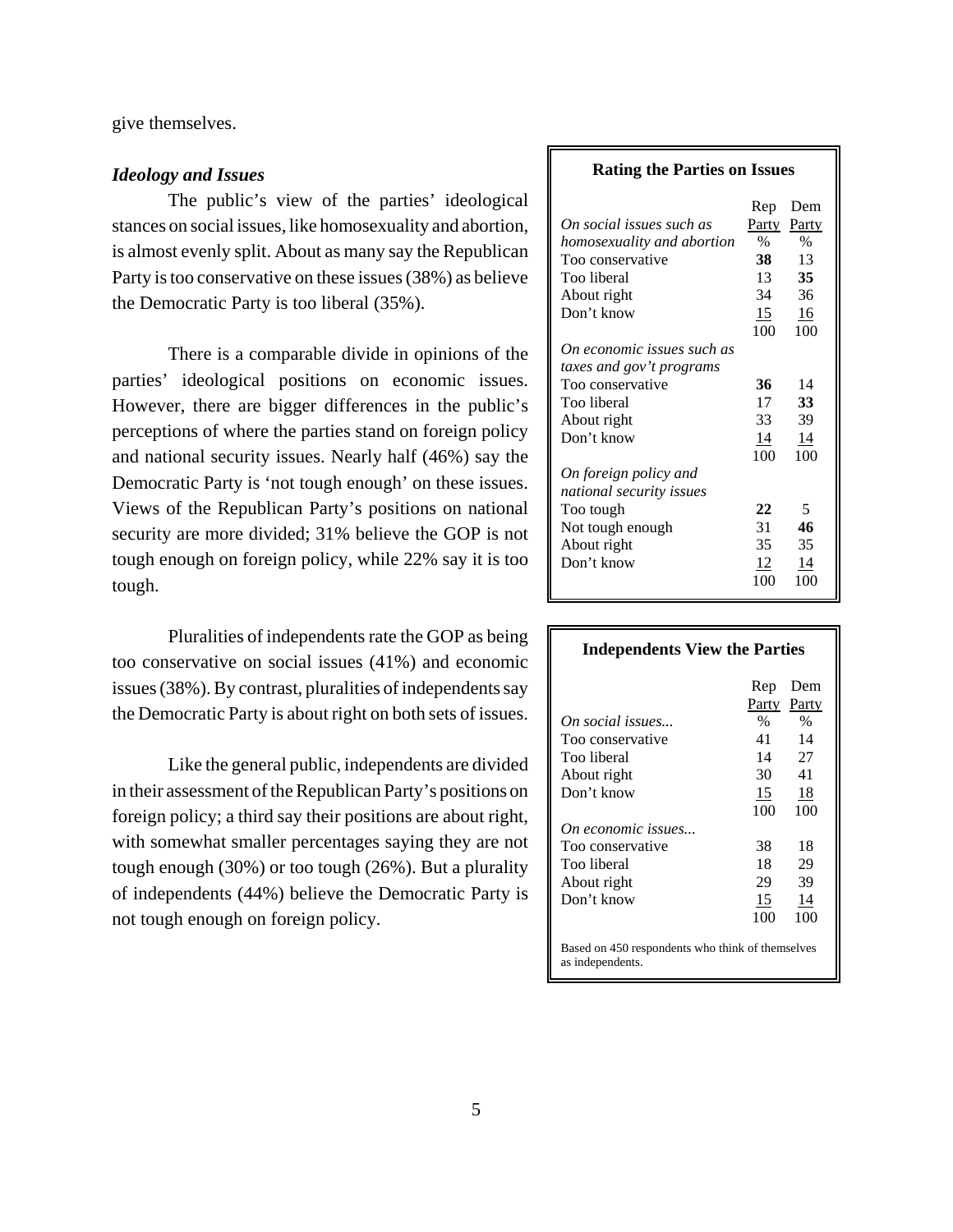#### **ABOUT THE SURVEY**

Results for this survey are based on telephone interviews conducted under the direction of Princeton Survey Research Associates International among a nationwide sample of 1,464 adults, 18 years of age or older, from June 8-12, 2005. For results based on the total sample, one can say with 95% confidence that the error attributable to sampling is plus or minus 3 percentage points. For results based on Form 1 (N=726) or Form 2 (N=738) only, the error attributable to sampling is plus or minus 4 percentage points.

In addition to sampling error, one should bear in mind that question wording and practical difficulties in conducting surveys can introduce error or bias into the findings of opinion polls.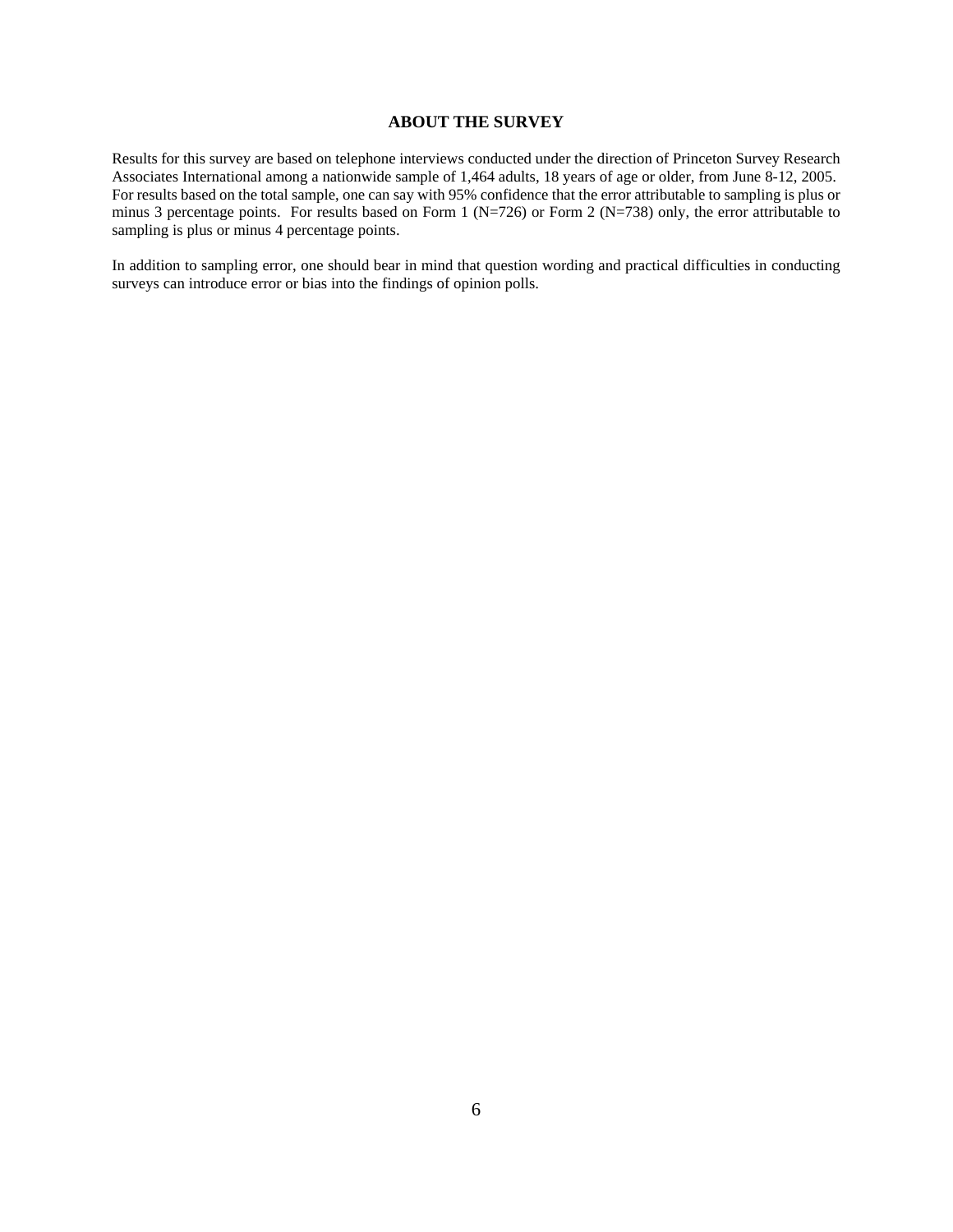#### **PEW RESEARCH CENTER FOR THE PEOPLE & THE PRESS JUNE 2005 NEWS INTEREST INDEX / MEDIA UPDATE FINAL TOPLINE JUNE 8-12, 2005 N=1,464**

Q.1 Do you approve or disapprove of the way George W. Bush is handling his job as president? **[IF DK ENTER AS DK. IF DEPENDS PROBE ONCE WITH:** Overall do you approve or disapprove of the way George W. Bush is handling his job as president? **[IF STILL DEPENDS ENTER AS DK]**

|                        |                        | Dis- | Don't      |                       |                        | Dis-             | Don't      |
|------------------------|------------------------|------|------------|-----------------------|------------------------|------------------|------------|
|                        | <b>Approve approve</b> |      | know       |                       | <b>Approve approve</b> |                  | know       |
| June, 2005             | 42                     | 49   | $10=100$   | 2002                  |                        |                  |            |
| Late May, 2005         | 42                     | 48   | $10=100$   | December, 2002        | 61                     | 28               | $11 = 100$ |
| Mid-May, 2005          | 43                     | 50   | $7 = 100$  | Late October, 2002    | 59                     | 29               | $12=100$   |
| Late March, 2005       | 49                     | 46   | $5 = 100$  | Early October, 2002   | 61                     | 30               | $9=100$    |
| Mid-March, 2005        | 45                     | 46   | $9=100$    | Mid-September, 2002   | 67                     | 22               | $11 = 100$ |
| February, 2005         | 46                     | 47   | $7 = 100$  | Early September, 2002 | 63                     | 26               | $11 = 100$ |
| January, 2005          | 50                     | 43   | $7 = 100$  | Late August, 2002     | 60                     | 27               | $13=100$   |
| 2004                   |                        |      |            | August, 2002          | 67                     | 21               | $12=100$   |
| December, 2004         | 48                     | 44   | $8=100$    | Late July, 2002       | 65                     | 25               | $10=100$   |
| Mid-October, 2004      | 44                     | 48   | $8=100$    | July, 2002            | 67                     | 21               | $12=100$   |
| August, 2004           | 46                     | 45   | $9=100$    | June, 2002            | 70                     | 20               | $10=100$   |
| July, 2004             | 46                     | 46   | $8=100$    | April, 2002           | 69                     | 18               | $13=100$   |
| June, 2004             | 48                     | 43   | $9=100$    | Early April, 2002     | 74                     | 16               | $10=100$   |
| May, 2004              | 44                     | 48   | $8=100$    | February, 2002        | 78                     | 13               | $9=100$    |
| Late April, 2004       | 48                     | 43   | $9=100$    | January, 2002         | 80                     | 11               | $9=100$    |
| Early April, 2004      | 43                     | 47   | $10=100$   | 2001                  |                        |                  |            |
| Late March, 2004       | 47                     | 44   | $9=100$    | Mid-November, 2001    | 84                     | 9                | $7 = 100$  |
| Mid-March, 2004        | 46                     | 47   | $7 = 100$  | Early October, 2001   | 84                     | 8                | $8=100$    |
| February, 2004         | 48                     | 44   | $8=100$    | Late September, 2001  | 86                     | $\boldsymbol{7}$ | $7 = 100$  |
| Mid-January, 2004      | 56                     | 34   | $10=100$   | Mid-September, 2001   | 80                     | 9                | $11 = 100$ |
| Early January, 2004    | 58                     | 35   | $7 = 100$  | Early September, 2001 | 51                     | 34               | $15=100$   |
| 2003                   |                        |      |            | August, 2001          | 50                     | 32               | $18=100$   |
| December, 2003         | 57                     | 34   | $9=100$    | July, 2001            | 51                     | 32               | $17=100$   |
| November, 2003         | 50                     | 40   | $10=100$   | June, 2001            | 50                     | 33               | $17=100$   |
| October, 2003          | 50                     | 42   | $8=100$    | May, 2001             | 53                     | 32               | $15=100$   |
| September, 2003        | 55                     | 36   | $9=100$    | April, 2001           | 56                     | 27               | $17=100$   |
| Mid-August, 2003       | 56                     | 32   | $12=100$   | March, 2001           | 55                     | 25               | $20=100$   |
| Early August, 2003     | 53                     | 37   | $10=100$   | February, 2001        | 53                     | 21               | $26=100$   |
| Mid-July, 2003         | 58                     | 32   | $10=100$   |                       |                        |                  |            |
| Early July, 2003       | 60                     | 29   | $11 = 100$ |                       |                        |                  |            |
| June, 2003             | 62                     | 27   | $11 = 100$ |                       |                        |                  |            |
| May, 2003              | 65                     | 27   | $8=100$    |                       |                        |                  |            |
| April 10-16, 2003      | 72                     | 22   | $6=100$    |                       |                        |                  |            |
| April 9, 2003          | 74                     | 20   | $6=100$    |                       |                        |                  |            |
| April 2-7, 2003        | 69                     | 25   | $6=100$    |                       |                        |                  |            |
| March 28-April 1, 2003 | 71                     | 23   | $6=100$    |                       |                        |                  |            |
| March 25-27, 2003      | 70                     | 24   | $6=100$    |                       |                        |                  |            |
| March 20-24, 2003      | 67                     | 26   | $7 = 100$  |                       |                        |                  |            |
| March 13-16, 2003      | 55                     | 34   | $11=100$   |                       |                        |                  |            |
| February, 2003         | 54                     | 36   | $10=100$   |                       |                        |                  |            |

January, 2003 58 32 10=100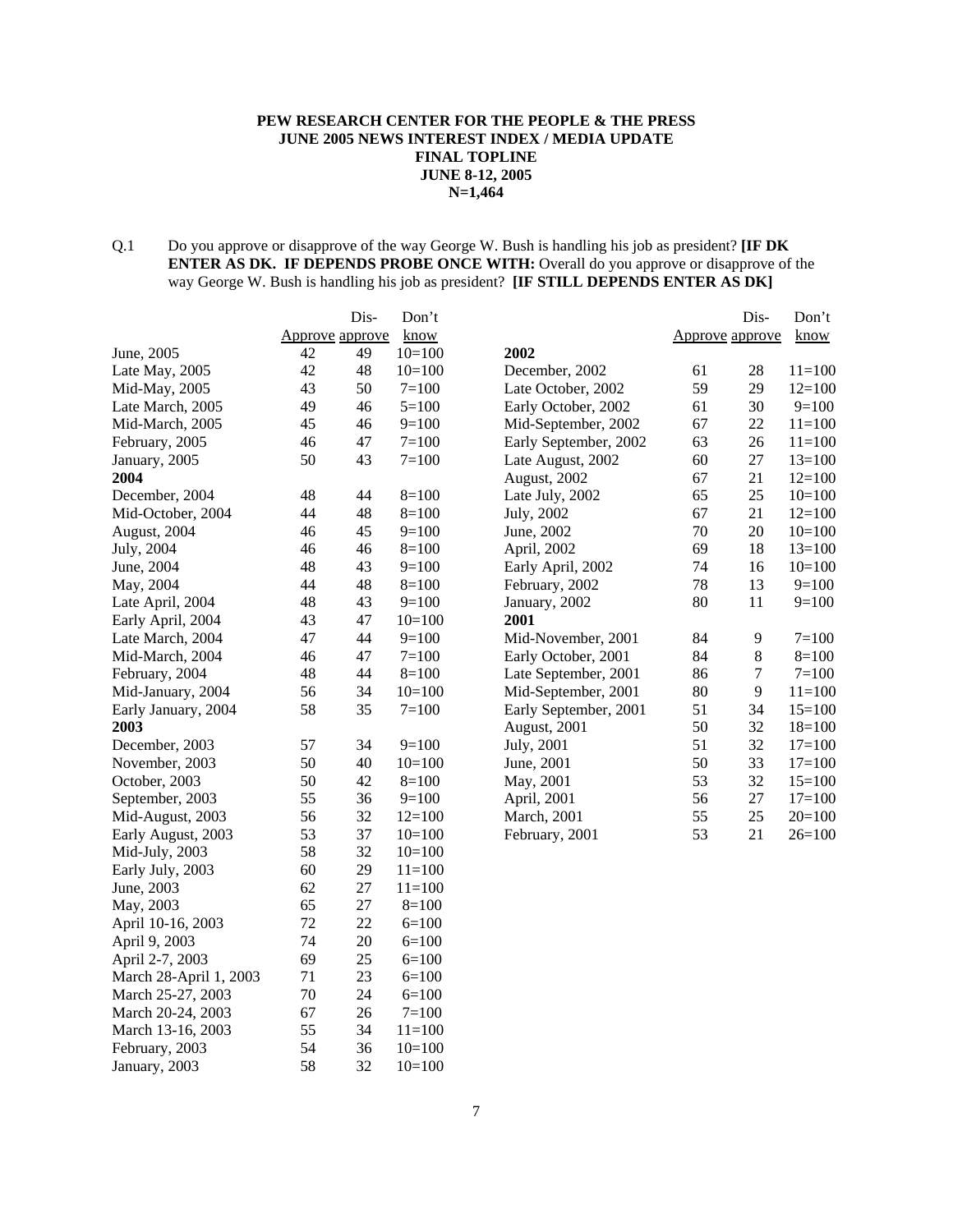#### **QUESTION 2 PREVIOUSLY RELEASED**

Now, a different kind of question…

**ASK ALL:**

I.1 If "6" represents a very liberal position in politics and "1" represents a very conservative position, where on this scale of 6 to 1 would you rate **(INSERT ITEM; ROTATE ITEMS a. AND b. WITH ITEM c. ALWAYS LAST)**? Again, 6 is very liberal and 1 is very conservative, and you can use any number in between. **[IF ANSWERS "DON'T KNOW"/"NEVER HEARD OF" DO NOT PROBE.]**

| Based on Those Who Could Rate |                      |    |                |          |                |                 |                 |            |       |
|-------------------------------|----------------------|----|----------------|----------|----------------|-----------------|-----------------|------------|-------|
|                               |                      |    | -Conservative- |          |                | $-$ Liberal $-$ | Never heard of/ |            |       |
|                               |                      | ⊥  | $\overline{2}$ | <u>3</u> | $\overline{4}$ | $\overline{2}$  | $\underline{6}$ | DK/Refused | (N)   |
| a.                            | The Republican Party | 27 | 27             | 22       | 11             | 7               | $6=100$         | 9%         | 1,332 |
| b.                            | The Democratic Party | 5  | 6              | 21       | 24             | 22              | $22=100$        | 10%        | 1,329 |
| C.                            | Yourself             | 11 | 14             | 31       | 20             | 15              | $9=100$         | 7%         | 1,377 |
|                               | Early Sept, 2004     | 15 | 13             | 30       | 17             | 12              | $13 = 100$      | 8%         |       |
|                               | Mid-March, 2004      | 12 | 12             | 30       | 20             | 14              | $12=100$        | 6%         |       |
|                               | Mid-January, 2004    | 15 | 15             | 27       | 18             | 14              | $11 = 100$      | 5%         |       |
|                               | January, 2000        | 15 | 16             | 31       | 16             | 10              | $12 = 100$      | 8%         |       |
|                               | May, 1999            | 13 | 12             | 30       | 20             | 11              | $14=100$        | 7%         |       |
|                               | September, 1996      | 17 | 10             | 31       | 18             | 13              | $11 = 100$      | 6%         |       |
|                               | September, 1988      | 14 | 15             | 29       | 20             | 12              | $10=100$        | 6%         |       |
|                               | Newsweek: 1984       | 16 | 9              | 31       | 19             | 12              | $13=100$        | 6%         |       |

#### **QUESTION 3 HELD FOR FUTURE RELEASE**

#### **ASK ALL:**

Q.4 Now I'd like your opinion of some groups and organizations in the news. (First,) would you say your overall opinion of... **(INSERT ITEM; RANDOMIZE)** is very favorable, mostly favorable, mostly UNfavorable, or very unfavorable? **(INTERVIEWERS: PROBE TO DISTINGUISH BETWEEN "NEVER HEARD OF" AND "CAN'T RATE") (VOL) (VOL)**

|    |                           |                  |    |             |              |    |                       | , , on,         | $\sqrt{2}$ |
|----|---------------------------|------------------|----|-------------|--------------|----|-----------------------|-----------------|------------|
|    |                           | -Favorable------ |    |             |              |    | -----Unfavorable----- | Never           | Can't      |
|    |                           | <b>Total</b>     |    | Very Mostly | <b>Total</b> |    | Very Mostly           | <u>Heard of</u> | Rate       |
| a. | The Republican Party      | 48               | 11 | 37          | 44           | 20 | 24                    | $\theta$        | $8=100$    |
|    | December, 2004            | 52               | 15 | 37          | 42           | 17 | 25                    | $\theta$        | $6=100$    |
|    | June, 2004                | 51               | 12 | 39          | 40           | 14 | 26                    | $\mathbf{0}$    | $9=100$    |
|    | Early February, 2004      | 52               | 14 | 38          | 42           | 16 | 26                    | $\ast$          | $6=100$    |
|    | June, 2003                | 58               | 14 | 44          | 33           | 10 | 23                    | $\mathbf{0}$    | $9=100$    |
|    | April, 2003               | 63               | 14 | 49          | 31           | 10 | 21                    | ∗               | $6=100$    |
|    | December, 2002            | 59               | 18 | 41          | 33           | 11 | 22                    | $\ast$          | $8=100$    |
|    | July, 2001                | 48               | 11 | 37          | 42           | 15 | 27                    | $\ast$          | $10=100$   |
|    | January, 2001             | 56               | 13 | 43          | 35           | 13 | 22                    | $\ast$          | $9=100$    |
|    | September, 2000 $(RVs)$   | 53               | 11 | 42          | 40           | 12 | 28                    | $\mathbf{0}$    | $7 = 100$  |
|    | August, 1999              | 53               | 8  | 45          | 43           | 12 | 31                    | ∗               | $4=100$    |
|    | February, 1999            | 44               | 7  | 37          | 51           | 15 | 36                    | $\Omega$        | $5=100$    |
|    | January, 1999             | 44               | 10 | 34          | 50           | 23 | 27                    | $\Omega$        | $6=100$    |
|    | Early December, 1998      | 46               | 11 | 35          | 47           | 20 | 27                    | ∗               | $7 = 100$  |
|    | Early October, 1998 (RVs) | 52               | 9  | 43          | 42           | 14 | 28                    | $\mathbf{0}$    | $6=100$    |
|    | Early September, 1998     | 56               | 9  | 47          | 37           | 11 | 26                    | $\ast$          | $7 = 100$  |
|    | <b>March</b> , 1998       | 50               | 10 | 40          | 43           | 12 | 31                    | $\ast$          | $7 = 100$  |
|    | August, 1997              | 47               | 9  | 38          | 47           | 11 | 36                    | ∗               | $6=100$    |
|    |                           |                  |    |             |              |    |                       |                 |            |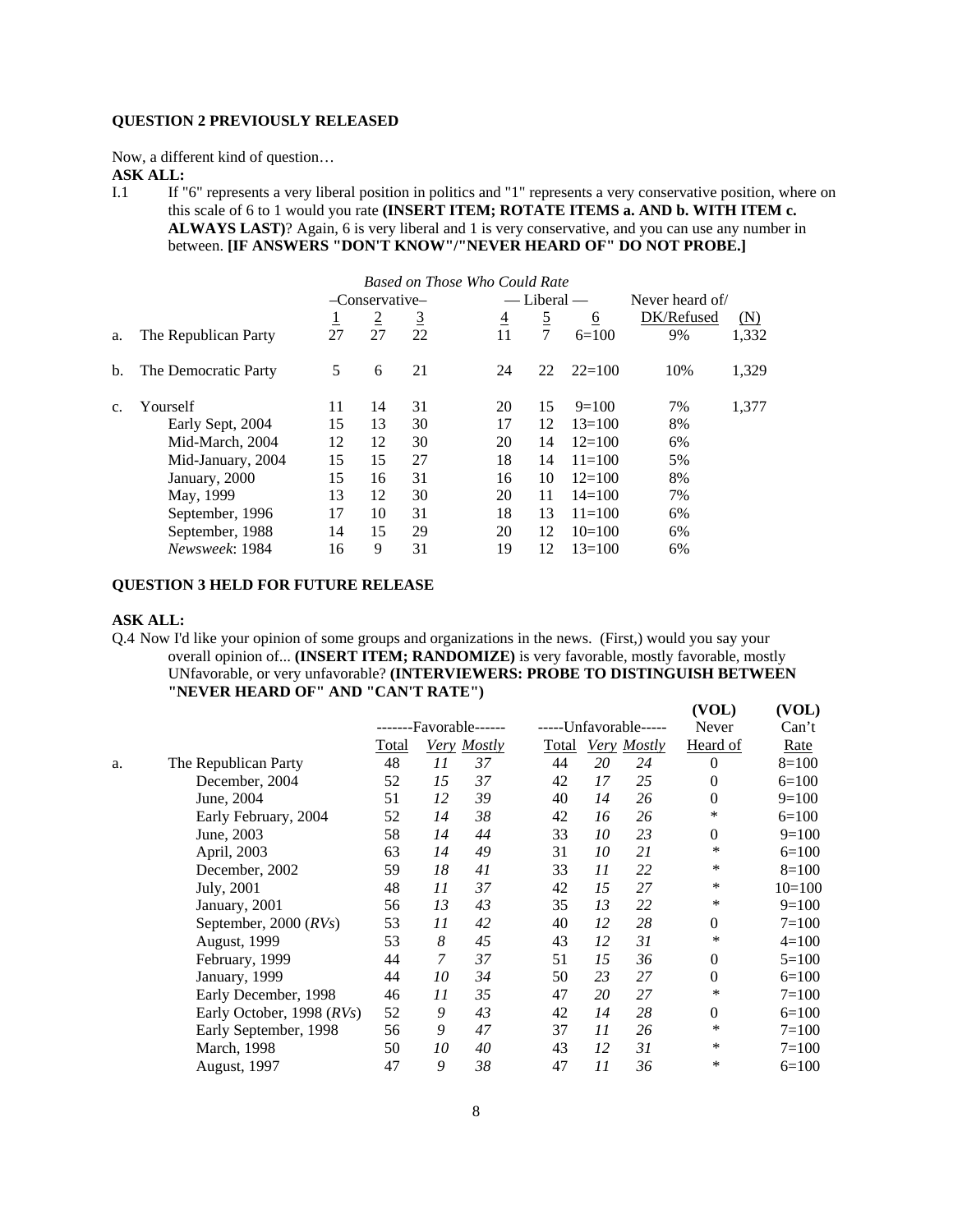| <b>Q.4 CONTINUED</b> |                           | -------Favorable------ |                       |             |    |                  | -----Unfavorable----- | (VOL)<br>Never             | (VOL)<br>Can't |  |
|----------------------|---------------------------|------------------------|-----------------------|-------------|----|------------------|-----------------------|----------------------------|----------------|--|
|                      |                           | Total                  |                       | Very Mostly |    |                  | Total Very Mostly     | Heard of                   | <b>Rate</b>    |  |
|                      | June, 1997                | 51                     | $\boldsymbol{8}$      | 43          | 42 | 11               | 31                    | 1                          | $6=100$        |  |
|                      | January, 1997             | 52                     | $\boldsymbol{8}$      | 44          | 43 | 10               | 33                    | $\ast$                     | $5=100$        |  |
|                      | October, 1995             | 52                     | 10                    | 42          | 44 | 16               | 28                    | ∗                          | $4 = 100$      |  |
|                      | December, 1994            | 67                     | 21                    | 46          | 27 | $\boldsymbol{8}$ | 19                    | ∗                          | $6=100$        |  |
|                      |                           | 63                     | 12                    | 51          | 33 | $\boldsymbol{8}$ | 25                    | $\ast$                     | $4 = 100$      |  |
|                      | July, 1994                |                        |                       |             |    |                  |                       |                            |                |  |
|                      | May, 1993                 | 54                     | 12                    | 42          | 35 | $10\,$           | 25                    | $\boldsymbol{0}$<br>$\ast$ | $11 = 100$     |  |
|                      | July, 1992                | 46                     | 9                     | 37          | 48 | 17               | 31                    |                            | $6=100$        |  |
| b.                   | The Democratic Party      | 52                     | 12                    | 40          | 39 | 13               | 26                    | $\ast$                     | $9=100$        |  |
|                      | December, 2004            | 53                     | 13                    | 40          | 41 | 14               | 27                    | *                          | $6=100$        |  |
|                      | June, 2004                | 54                     | 12                    | 42          | 36 | 11               | 25                    | $\boldsymbol{0}$           | $10=100$       |  |
|                      | Early February, 2004      | 58                     | 14                    | 44          | 37 | 9                | 28                    | $\ast$                     | $5=100$        |  |
|                      | June, 2003                | 54                     | 11                    | 43          | 38 | 10               | 28                    | $\boldsymbol{0}$           | $8=100$        |  |
|                      | April, 2003               | 57                     | 13                    | 44          | 36 | 11               | 25                    | $\ast$                     | $7 = 100$      |  |
|                      | December, 2002            | 54                     | 15                    | 39          | 37 | 10               | $27\,$                | ∗                          | $9=100$        |  |
|                      | July, 2001                | 58                     | 18                    | 40          | 34 | 10               | 24                    | $\ast$                     | $8=100$        |  |
|                      | January, 2001             | 60                     | 18                    | 42          | 30 | 9                | 21                    | $\mathbf{1}$               | $9=100$        |  |
|                      | September, 2000 (RVs)     | 60                     | 16                    | 44          | 35 | 12               | 23                    | ∗                          | $5 = 100$      |  |
|                      |                           | 59                     | 14                    | 45          | 37 | 9                | 28                    | $\ast$                     | $4 = 100$      |  |
|                      | August, 1999              |                        |                       |             |    |                  |                       |                            |                |  |
|                      | February, 1999            | 58                     | 11                    | 47          | 37 | 11               | 26                    | $\boldsymbol{0}$           | $5=100$        |  |
|                      | January, 1999             | 55                     | 14                    | 41          | 38 | 12               | 26                    | $\boldsymbol{0}$           | $7 = 100$      |  |
|                      | Early December, 1998      | 59                     | 18                    | 41          | 34 | 10               | 24                    | $\boldsymbol{0}$           | $7 = 100$      |  |
|                      | Early October, 1998 (RVs) | 56                     | 11                    | 45          | 38 | 9                | 29                    | $\ast$                     | $6=100$        |  |
|                      | Early September, 1998     | 60                     | 13                    | 47          | 33 | $\boldsymbol{8}$ | 25                    | ∗                          | $7 = 100$      |  |
|                      | March, 1998               | 58                     | 15                    | 43          | 36 | 10               | 26                    | $\ast$                     | $6=100$        |  |
|                      | August, 1997              | 52                     | 11                    | 41          | 42 | 10               | 32                    | $\boldsymbol{0}$           | $6=100$        |  |
|                      | June, 1997                | 61                     | 10                    | 51          | 33 | $\boldsymbol{8}$ | 25                    | $\ast$                     | $6=100$        |  |
|                      | January, 1997             | 60                     | 13                    | 47          | 35 | 7                | 28                    | $\ast$                     | $5=100$        |  |
|                      | October, 1995             | 49                     | 9                     | 40          | 48 | 11               | 37                    | $\boldsymbol{0}$           | $3=100$        |  |
|                      | December, 1994            | 50                     | 13                    | 37          | 44 | 13               | 31                    | $\ast$                     | $6=100$        |  |
|                      | July, 1994                | 62                     | 13                    | 49          | 34 | $\boldsymbol{7}$ | 27                    | $\ast$                     | $4 = 100$      |  |
|                      | May, 1993                 | 57                     | 14                    | 43          | 34 | 9                | 25                    | $\boldsymbol{0}$           | $9=100$        |  |
|                      | July, 1992                | 61                     | 17                    | 44          | 33 | 9                | 24                    | $\ast$                     | $6=100$        |  |
| c.                   | Congress                  | 49                     | 6                     | 43          | 40 | 10               | 30                    | ∗                          | $11 = 100$     |  |
|                      | June, 2004                | 56                     | $\overline{7}$        | 49          | 33 | $\overline{7}$   | 26                    | *                          | $11 = 100$     |  |
|                      |                           |                        |                       | 50          |    |                  |                       | ∗                          | $11 = 100$     |  |
|                      | July, 2001                | 57<br>56               | 7<br>6                | 50          | 32 | 8                | 24                    |                            | $7 = 100$      |  |
|                      | March, 2001               |                        |                       |             | 36 | $10\,$           | 26                    | $\mathbf 1$                |                |  |
|                      | January, 2001             | 64                     | 10                    | 54          | 23 | 5                | $18\,$                | $\,1$                      | $12=100$       |  |
|                      | September, 2000 $(RVs)$   | 61                     | $\boldsymbol{8}$      | 53          | 32 | 5                | 27                    | $\ast$                     | $7 = 100$      |  |
|                      | <b>August</b> , 1999      | 63                     | $\boldsymbol{8}$      | 55          | 34 | $\boldsymbol{7}$ | 27                    | ∗                          | $3=100$        |  |
|                      | June, 1999                | 56                     | 9                     | 47          | 39 | 9                | $30\,$                | $\ast$                     | $5 = 100$      |  |
|                      | February, 1999            | 52                     | $\overline{4}$        | 48          | 44 | $\boldsymbol{8}$ | 36                    | $\boldsymbol{0}$           | $4 = 100$      |  |
|                      | January, 1999             | 48                     | $\boldsymbol{7}$      | 41          | 45 | 15               | $30\,$                | $\boldsymbol{0}$           | $7 = 100$      |  |
|                      | Early December, 1998      | 52                     | 11                    | 41          | 41 | 12               | 29                    | $\boldsymbol{0}$           | $7 = 100$      |  |
|                      | Early October, 1998 (RVs) | 62                     | $\overline{7}$        | 55          | 33 | $\boldsymbol{8}$ | 25                    | $\boldsymbol{0}$           | $5=100$        |  |
|                      | Early September, 1998     | 66                     | $\boldsymbol{7}$      | 59          | 27 | 5                | 22                    | $\boldsymbol{0}$           | $7 = 100$      |  |
|                      | October, 1997             | 53                     | 5                     | 48          | 44 | 11               | 33                    | $\boldsymbol{0}$           | $3=100$        |  |
|                      | August, 1997              | 50                     | $\boldsymbol{\delta}$ | 44          | 44 | 11               | 33                    | $\boldsymbol{0}$           | $6 = 100$      |  |
|                      | June, 1997                | 52                     | $\overline{4}$        | $\sqrt{48}$ | 42 | $\boldsymbol{8}$ | 34                    | $\boldsymbol{0}$           | $6=100$        |  |
|                      | May, 1997                 | 49                     | 5                     | 44          | 42 | 10               | 32                    | $\ast$                     | $9=100$        |  |
|                      |                           |                        |                       |             |    |                  |                       |                            |                |  |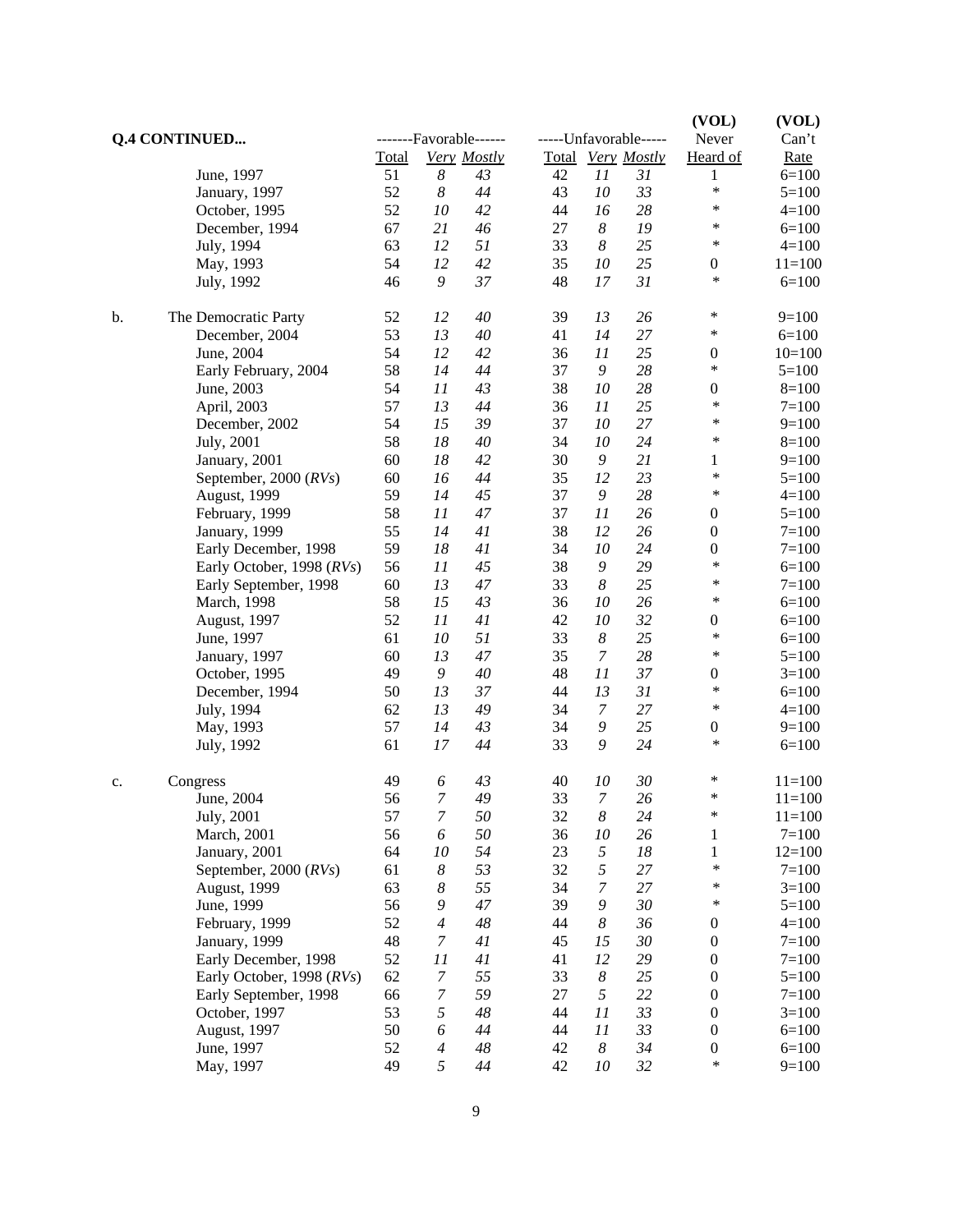| <b>Q.4 CONTINUED</b> |                   |       |                  | -------Favorable------ |    |                | -----Unfavorable----- | (VOL)<br>Never   | (VOL)<br>Can't |
|----------------------|-------------------|-------|------------------|------------------------|----|----------------|-----------------------|------------------|----------------|
|                      |                   | Total |                  | Very Mostly            |    |                | Total Very Mostly     | Heard of         | Rate           |
|                      | February, 1997    | 52    | 6                | 46                     | 40 | 9              | 31                    | *                | $8=100$        |
|                      | January, 1997     | 56    | 6                | 50                     | 40 | 8              | 32                    | $\ast$           | $4 = 100$      |
|                      | June, 1996        | 45    | 6                | 39                     | 50 | 12             | 38                    | ∗                | $5=100$        |
|                      | April, 1996       | 45    | 6                | 39                     | 50 | 13             | 37                    | $\boldsymbol{0}$ | $5=100$        |
|                      | January, 1996     | 42    | $\overline{4}$   | 38                     | 54 | 16             | 38                    | $\ast$           | $4 = 100$      |
|                      | October, 1995     | 42    | 4                | 38                     | 55 | 13             | 42                    | $\boldsymbol{0}$ | $3=100$        |
|                      | August, 1995      | 45    | 5                | 40                     | 47 | 13             | 34                    | $\ast$           | $7=100$        |
|                      | June, 1995        | 53    | $\boldsymbol{8}$ | 45                     | 42 | 11             | 31                    | $\ast$           | $5=100$        |
|                      | February, 1995    | 54    | 10               | 44                     | 37 | 10             | 27                    | $\boldsymbol{0}$ | $9=100$        |
|                      | July, 1994        | 53    | $\boldsymbol{7}$ | 46                     | 43 | 9              | 34                    | $\ast$           | $4 = 100$      |
|                      | May, 1993         | 43    | $\boldsymbol{8}$ | 35                     | 48 | 13             | 35                    | $\boldsymbol{0}$ | $9=100$        |
|                      | November, 1991    | 51    | $\overline{7}$   | 44                     | 43 | 9              | 34                    | $\boldsymbol{0}$ | $6=100$        |
|                      | March, 1991       | 66    | 16               | 50                     | 26 | $\overline{7}$ | 19                    | $\boldsymbol{0}$ | $8=100$        |
|                      | May, 1990         | 59    | 6                | 53                     | 34 | 9              | 25                    | $\mathbf{1}$     | $6=100$        |
|                      | May, 1988         | 64    | 8                | 56                     | 28 | 5              | 23                    | $\boldsymbol{0}$ | $8=100$        |
|                      | January, 1988     | 64    | 6                | 58                     | 29 | $\overline{4}$ | 25                    | $\boldsymbol{0}$ | $7 = 100$      |
|                      | May, 1987         | 74    | 10               | 64                     | 20 | $\overline{4}$ | 16                    | $\ast$           | $6=100$        |
|                      | January, 1987     | 59    | $\boldsymbol{7}$ | 52                     | 31 | 8              | 23                    | $\boldsymbol{0}$ | $10=100$       |
|                      | June, 1985        | 67    | 9                | 58                     | 26 | 5              | 21                    | *                | $7 = 100$      |
| d.                   | The Supreme Court | 57    | $\boldsymbol{8}$ | 49                     | 30 | 8              | 22                    | *                | $13=100$       |
|                      | July, 2001        | 70    | 15               | 55                     | 20 | 6              | 14                    | *                | $10=100$       |
|                      | March, 2001       | 72    | 15               | 57                     | 20 | 5              | 15                    | *                | $8=100$        |
|                      | January, 2001     | 68    | 18               | 50                     | 21 | 8              | 13                    | 1                | $10=100$       |
|                      | October, 1997     | 77    | 13               | 64                     | 18 | 6              | 12                    | $\ast$           | $5=100$        |
|                      | May, 1997         | 72    | 16               | 56                     | 22 | 5              | 17                    | $\boldsymbol{0}$ | $6=100$        |
|                      | July, 1994        | 80    | 18               | 62                     | 16 | 3              | 13                    | $\ast$           | $4=100$        |
|                      | May, 1993         | 73    | 17               | 56                     | 18 | $\overline{4}$ | 14                    | $\boldsymbol{0}$ | $9=100$        |
|                      | November, 1991    | 72    | 18               | 54                     | 21 | 5              | 16                    | $\boldsymbol{0}$ | $7 = 100$      |
|                      | May, 1990         | 65    | 10               | 55                     | 25 | 7              | 18                    | $\mathbf{1}$     | $9=100$        |
|                      | January, 1988     | 79    | 14               | 65                     | 13 | $\overline{c}$ | 11                    | ∗                | $8=100$        |
|                      | May, 1987         | 76    | 13               | 63                     | 17 | $\overline{c}$ | 15                    | $\ast$           | $7 = 100$      |
|                      | Roper, March 1985 | 64    | 17               | 47                     | 28 | $\overline{7}$ | 21                    |                  | $8=100$        |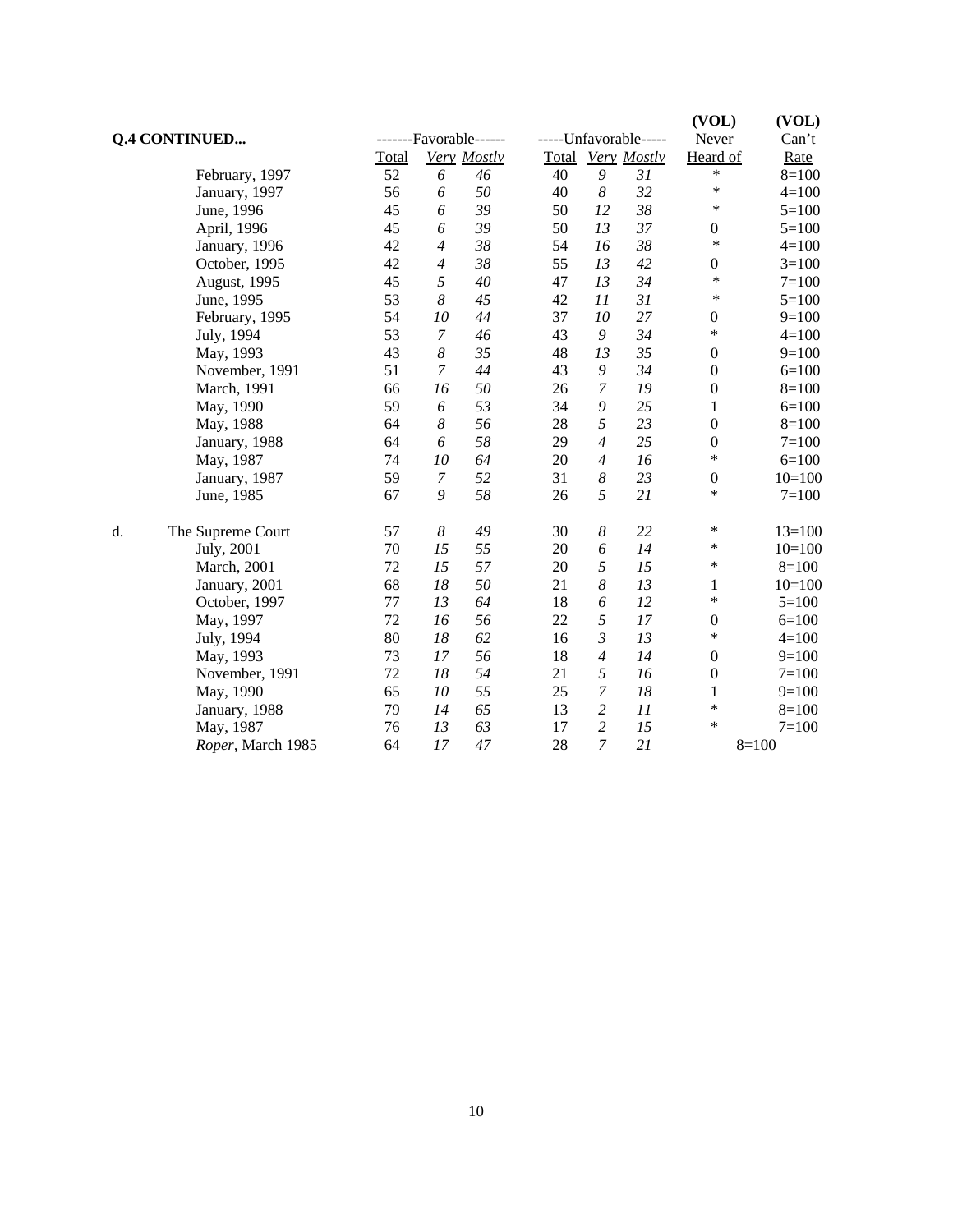On another subject…

Q.5 In making his next appointment to the Supreme Court, should President Bush choose someone who will make the court more liberal, someone who will make it more conservative, or someone who will keep the court about the same as it is now?

|     |                             |       | <b>Clinton</b> |
|-----|-----------------------------|-------|----------------|
|     |                             | March | Gallup         |
|     |                             | 2005  | March 1993     |
| 28  | More liberal                | 24    | 29             |
| 29  | More conservative           | 28    | 29             |
| 35  | About the same as it is now | 41    | 38             |
| 8   | Don't know/Refused          |       | 4              |
| 100 |                             |       |                |

Q.6 How important is the president's choice of the next Supreme Court justice to you personally? **[READ]**

|               |                           | March |
|---------------|---------------------------|-------|
|               |                           | 2005  |
| 47            | Very important            | 38    |
| 29            | Somewhat important        | 36    |
| 14            | Not too important         | 15    |
| 8             | Not at all important      | 8     |
| $\frac{2}{2}$ | Don't know/Refused (VOL.) | 3     |
| 100           |                           | 100   |
|               |                           |       |

#### **QUESTIONS 7 THROUGH 25 HELD FOR FUTURE RELEASE**

Now, I have a few questions about the political parties…

#### **FOR Q.26 THROUGH Q.28, HALF OF RESPONDENTS SHOULD GET THE REPUBLICAN PARTY FIRST ON ALL QUESTIONS; HALF OF RESPONDENTS SHOULD GET THE DEMOCRATIC PARTY FIRST ON ALL QUESTIONS.**

Q.26 First thinking about social issues such as homosexuality and abortion, has the **[INSERT ITEM; ROTATE**] become too conservative, too liberal, or is it about right on social issues such as homosexuality and abortion? What about **[ALTERNATE ITEM]**? Has it become too conservative, too liberal, or is it about right on social issues such as homosexuality and abortion?

|    |                      | Too          | <b>Too</b> | About | DK/        |
|----|----------------------|--------------|------------|-------|------------|
|    |                      | Conservative | Liberal    | right | <u>Ref</u> |
| а. | The Republican Party | 38           |            | 34    | $15=100$   |
| b. | The Democratic Party | 13           | 35         | 36    | $16=100$   |